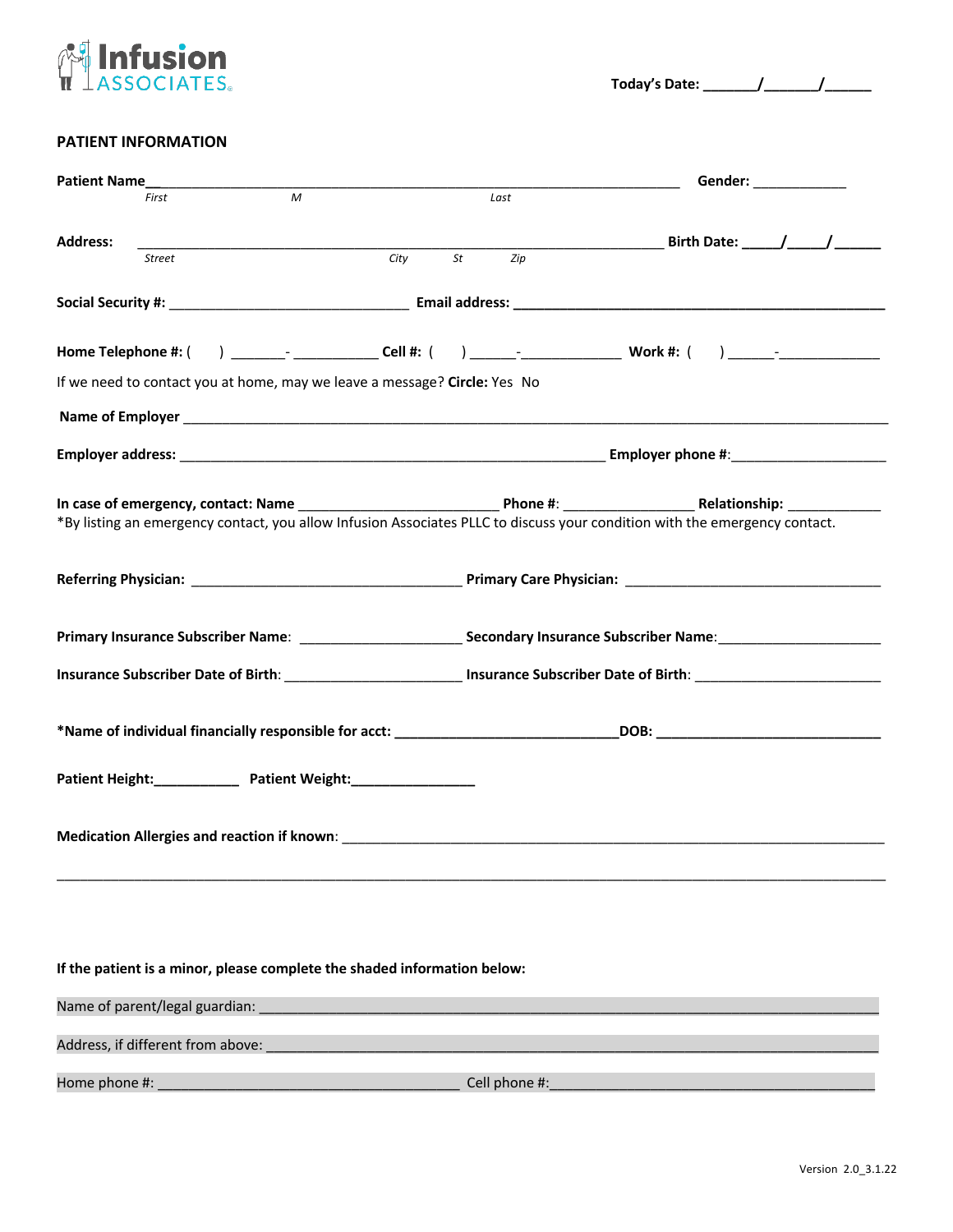

## HIPAA Release of Protected Health Information

| Name | Relationship | <b>Contact Information</b> |
|------|--------------|----------------------------|
|      |              |                            |
|      |              |                            |
|      |              |                            |
|      |              |                            |

- $\Box$  Please disclose my complete health information record. This may include but is not limited to diagnoses, laboratory results, treatment, and billing records.
- ❑ I authorize the release of my protected health information with the exclusions listed below:

\_\_\_\_\_\_\_\_\_\_\_\_\_\_\_\_\_\_\_\_\_\_\_\_\_\_\_\_\_\_\_\_\_\_\_\_\_\_\_\_\_\_\_\_\_\_\_\_\_\_\_\_\_\_\_\_\_\_\_\_\_\_\_\_\_\_\_\_\_\_\_\_\_\_\_\_\_\_\_\_\_\_\_\_\_ \_\_\_\_\_\_\_\_\_\_\_\_\_\_\_\_\_\_\_\_\_\_\_\_\_\_\_\_\_\_\_\_\_\_\_\_\_\_\_\_\_\_\_\_\_\_\_\_\_\_\_\_\_\_\_\_\_\_\_\_\_\_\_\_\_\_\_\_\_\_\_\_\_\_\_\_\_\_\_\_\_\_\_\_\_ \_\_\_\_\_\_\_\_\_\_\_\_\_\_\_\_\_\_\_\_\_\_\_\_\_\_\_\_\_\_\_\_\_\_\_\_\_\_\_\_\_\_\_\_\_\_\_\_\_\_\_\_\_\_\_\_\_\_\_\_\_\_\_\_\_\_\_\_\_\_\_\_\_\_\_\_\_\_\_\_\_\_\_\_\_ \_\_\_\_\_\_\_\_\_\_\_\_\_\_\_\_\_\_\_\_\_\_\_\_\_\_\_\_\_\_\_\_\_\_\_\_\_\_\_\_\_\_\_\_\_\_\_\_\_\_\_\_\_\_\_\_\_\_\_\_\_\_\_\_\_\_\_\_\_\_\_\_\_\_\_\_\_\_\_\_\_\_\_\_\_

| This release will expire 1 year after the date signed below, upon which a new form should be completed |  |
|--------------------------------------------------------------------------------------------------------|--|
| if a release is needed.                                                                                |  |

I may revoke this authorization at any time and can do so by submitting a written request to:

Compliance Officer – Infusion Associates

3310 Eagle Park Dr NE

Grand Rapids, MI 49525

I understand that my protected health information may have been shared with people and organizations before the date of revocation. I understand that my treatment, payment, enrollment, or eligibility for benefits is not conditional upon whether I sign this authorization.

| Print Patient's Name           | Date |
|--------------------------------|------|
| Signature of Patient           |      |
| Name of legal guardian (print) |      |
| Signature of legal guardian    |      |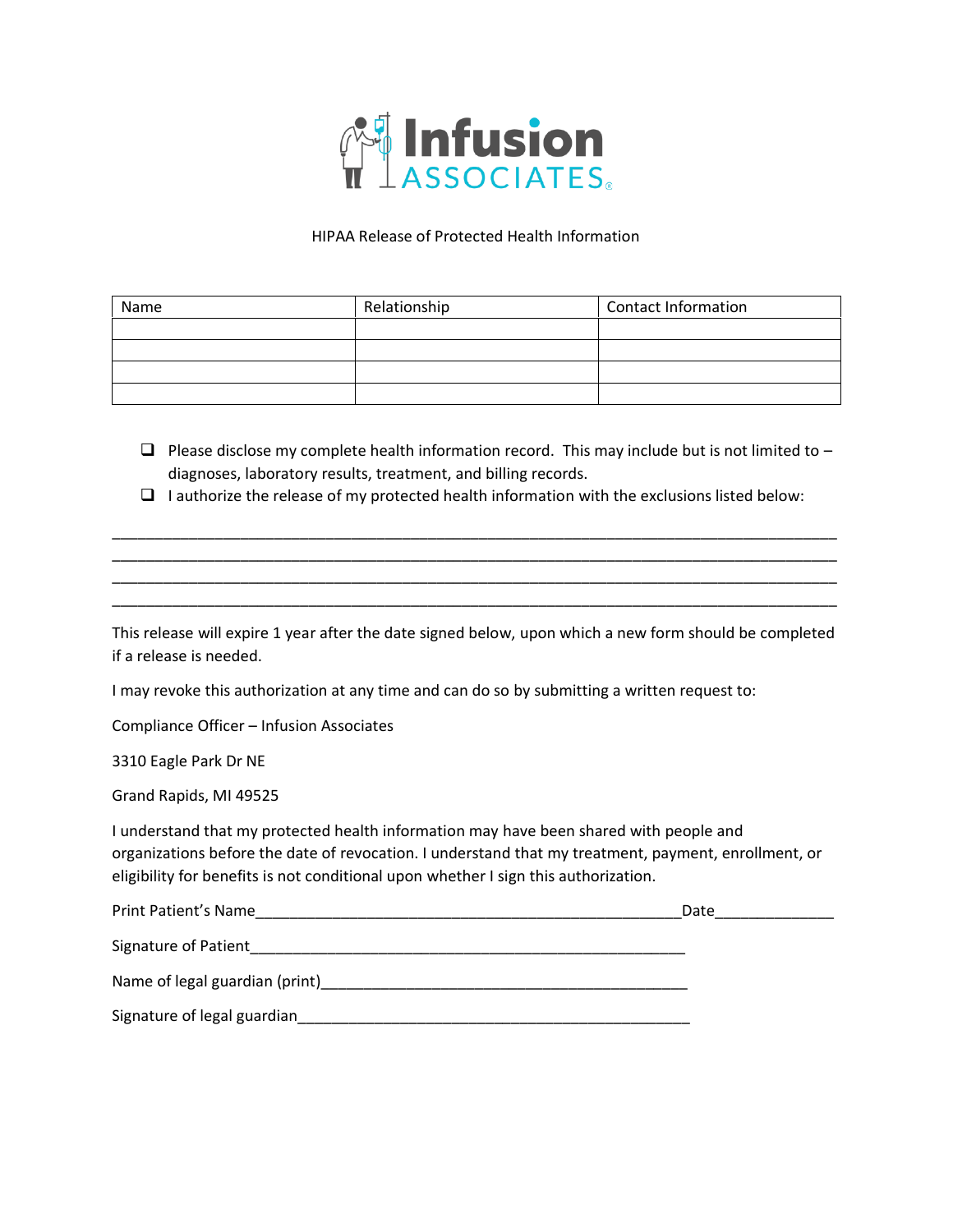

- *1) Insurance:* We accept assignment and participate with most insurance plans. Knowing your insurance benefits is your responsibility. If we do not participate with your insurance plan, we will bill your insurance as a courtesy, but you will be responsible for any amount not covered by your insurance. Please contact your insurance carrier with any questions about your benefits.
- *2) Patient Payment***:** All copayments and deductibles are to be paid at the time of service unless a payment plan has been agreed upon prior to your appointment. This arrangement is part of your contract with your insurance company. For your convenience, you may pay your statements through our web portal- [www.PayMyDoctor.com.](http://www.paymydoctor.com/) We accept VISA, MasterCard, Discover, and American Express.

Any unpaid charges over 90 days old will be at risk of being submitted to a collection agency with additional collection agency fees. You are responsible for any collection fees, legal fees, or court costs incurred in the collections process.

- *3) Registration:* All patients must supply a copy of their current health insurance card(s) at each visit. If you fail to supply the correct insurance information, you may be financially responsible for the balance of the claim.
- *4) Claims: We* will submit your claims and assist you in any way we reasonably can to help get your claims paid. Your insurance company may not accept information from our office and may need information from you. It is your responsibility to comply with their request. Please be aware that the balance of your claim is your responsibility whether your insurance company pays or not. Your insurance benefit is a contract between you and the insurance company; we are not party to that contract.
- *5) Uninsured Patients:* We offer a discount to our patients who do not have insurance. Please be advised that the discount is only good when the charges are paid at the time of service. If the charges are not paid at the time of service, the discount will be removed, and payment of the full charge will be expected before the next visit.
- *6) Copay Assistance:* We will be happy to assist you in enrolling with available drug copay assistance programs. Copay assistance may not cover all out-of-pocket expenses after insurance payment. You will be responsible for any remaining balance after insurance and copay assistance payments are made.
- *7) Returned Checks:* Will incur a \$35.00 service charge

Information on foundation assistance can be obtained from the front desk staff upon request.

Thank you for understanding our financial policy. Please let us know if you have any questions or concerns.

I have read and understand the financial policy and agree to abide by its guidelines.

Signature of patient/responsible party\_\_\_\_\_\_\_\_\_\_\_\_\_\_\_\_\_\_\_\_\_\_\_\_\_\_\_\_\_\_\_\_\_\_\_\_\_\_\_\_\_\_\_\_\_\_\_\_\_\_\_\_\_Date \_\_\_\_\_\_\_\_\_\_\_\_\_\_\_\_